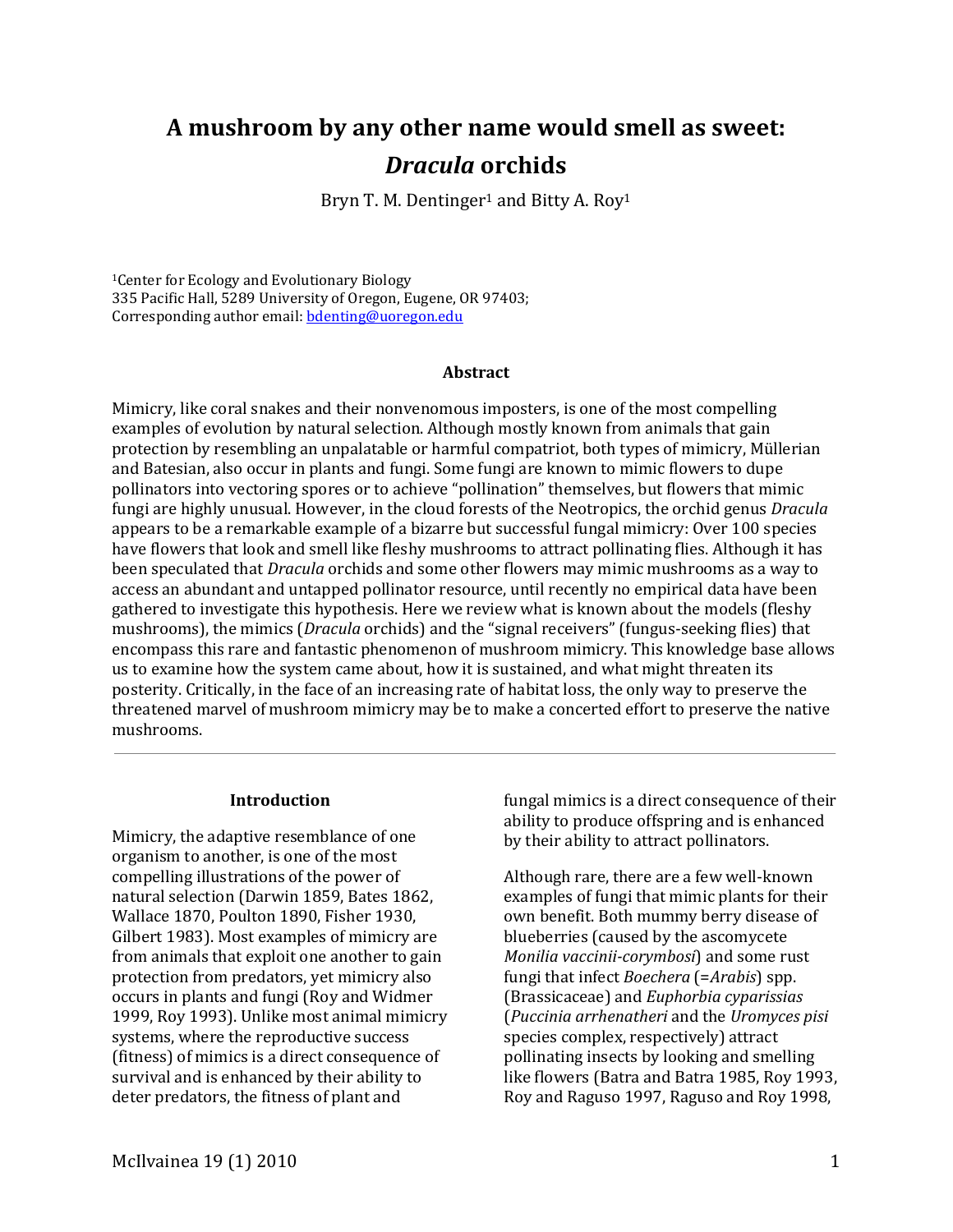Pfunder and Roy 2000). This floral mimicry can be so sophisticated that, at least in the case of *Puccinia*-infected *Boechera*, the "pseudoflowers" created by fungus-modified leaves are colored yellow like abundant cooccurring flowers, produce scents normally found in true flowers, and even produce a sugary nectar that rewards visiting insects (Roy 1993, Roy and Raguso 1997, Raguso and Roy 1998). In this case, for mating to occur the *Puccinia* rust requires the insect visitors to bring the sexual spores together, just like bringing pollen to the stigma in flowering plants. Thus, the insects actually "pollinate" the fungus! Such dependence on insects for sexual reproduction is probably quite rare in fungi (probably most common in the rusts) and this lack of sustained, reproductively stimulated intimacy may, in turn, explain why mimicry in fungi is exceptional. Consequently, examples of mimicry outside of the animal kingdom are best known from the largely insect-dependent flowering plants.

Both major types of mimicry found in animal systems, Müllerian and Batesian, can be observed in plants, especially the orchids (Bierzychudek 1981, Dafni 1984, Johnson 1994, Roy and Widmer 1999, Gigord et al. 2002). To understand how mimicry evolves in plants, it is important to understand the various mechanisms by which natural selection can produce such a sophisticated resemblance. Müllerian mimicry in plants is when two or more flowers coevolve to look like a single type of flower, which is the product of enhanced pollinator visitation to both plants because they look like a single, large reward for the pollinators. This is an example of "positive frequency-dependent selection," which is when your ability to produce offspring is best when you are common (Futuyma 1998, Roy and Widmer 1999). On the other hand, Batesian floral mimicry entails the exploitation of a previously established pollinator-plant relationship by a deceitful mimic (Dafni and Ivri 1981, Roy 1993, Johnson 1994, 2000, Johnson et al. 2003). In some cases, floral Batesian mimics look like other insects rather

than flowers to deceive male insects seeking female mates (Dafni 1984, Ackerman 1986, Dafni and Calder 1987, Blanco and Barboza 2005). Batesian mimicry is thought to be an example of "inverse (negative) frequencydependent selection" where it is best to be rare because if you are common, the duped insect will learn to avoid you (Futuyma 1996, Roy and Widmer 1999). Because Müllerian mimicry is often less specific, Batesian mimicry is probably responsible for the most extreme cases of resemblance within the plant kingdom. In fact, Batesian mimicry has been suggested to be an explanation for the success of deceptive pollination strategies in orchids (Roy and Widmer 1999, Gigord et al. 2002), which occurs in roughly a third of the 30,000 known species (Ledford 2007), suggesting that Batesian mimicry may be one of the principal forces driving orchid diversity. And just like the fungi that mimic flowers, some plants appear to mimic fungi in order to attract pollinators.

Organisms that mimic fungi are almost unknown. Some insects use camouflage that includes the shape, pattern, and color of lichens on the surfaces of leaves and other substrates, probably because of their relative permanence in the landscape, but few reports exists of any organism's resemblance to ephemeral, fleshy fungi. Thus, the speculation that some flowers mimic mushrooms to attract fungus-seeking flies as pollinators (Vogel 1978, Vogel & Martens 2001) represents a highly unusual circumstance, even among fly-pollinated flowers (of which there are probably many). Some plants hypothesized to trick fungus-seeking flies by resembling a fungus to varying degrees include "Wild Ginger" (*Asarum* spp.) and the rare tree form of the "Dutchman's Pipe" (*Aristolochia arborea*), both of the family Aristolochiaceae, species of the genera *Arisarum* and *Arisaema* ("Jack-in-the-Pulpit" and allied taxa; Araceae), *Arachnitis uniflora* (which also subsists by taking sugars from fungi in the soil), and even the "Lady's Slipper" (*Cypripedium* spp.) and "Helmet Orchids" (*Corybas* spp., including recently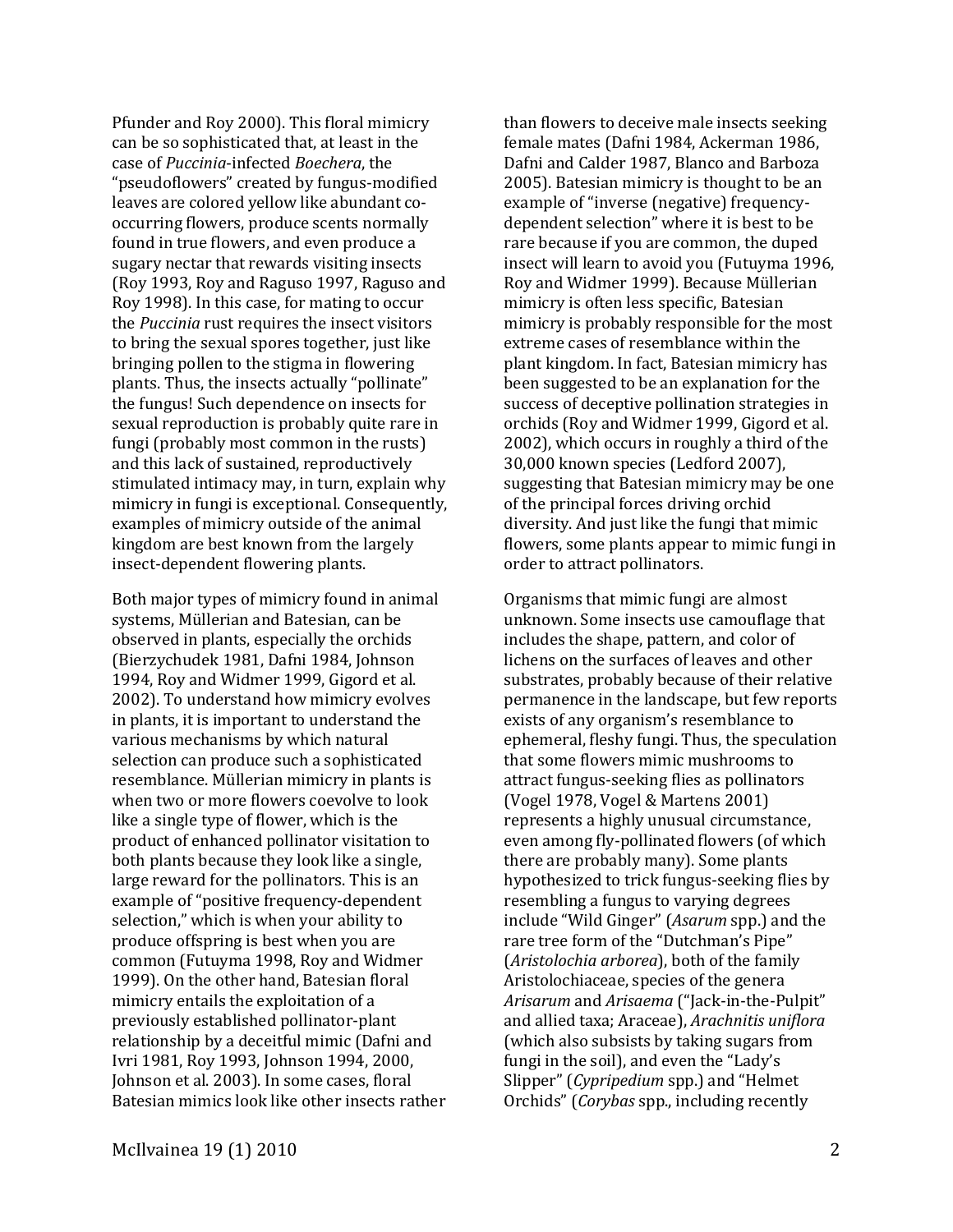segregated genera)(Vogel 1978, Vogel & Martens 2001). But one genus of Neotropical orchids, *Dracula*, takes the cake when it comes to the degree to which their flowers resemble mushrooms.

*Dracula*<sup>1</sup> is a genus of epiphytic orchid that produc[es](#page-2-0) flowers that look and smell like small mushrooms (Fig. 1). Most of these orchids exhibit a peculiar morphology of the lip-like lowermost petal of the flower ("labellum") that resembles the reproductive surfaces of gilled ("agaric") mushrooms (Vogel 1978, Dressler 1990, Luer 1993, Christensen 1994, Behar 1995, Kaiser 2006). In some species, such as *Dracula felix* (Fig. 1f), the outermost portions of the flower (sepals) have a superficial resemblance to the caps and stalks of small mushrooms. Most *Dracula* flowers are produced at the end of long stems and are oriented towards the ground where mushrooms are most abundant (Christensen 1994). Some of these orchids even produce scents reminiscent of fungi (Vogel 1978, Kaiser 1993, 2006). Chemical analysis of scents trapped from greenhouse-grown flowers of *Dracula chestertonii* show they are dominated by the long-chain alcohol 1-octen-3-ol and other "typical flavour compounds of mushrooms" (Kaiser 1993:31, Kaiser 2006). All of these floral traits are thought to function in *Dracula* for deceptive pollination by "fungus gnats" seeking places to lay their eggs (Vogel 1978, Christensen 1994), but the relative roles of the morphological and chemical cues in achieving pollinator visitation are not known. It is quite possible that these flowers combine imitations of multiple resources, such as places to take shelter during heavy rains or meeting places where potential mates can find each other (Jersáková et al. 2006). Furthermore, while it

has been hypothesized numerous times that "fungus gnats" are the pollinators of *Dracula* species (Vogel 1978, Dressler 1990, Luer 1993, Christensen 1994, Behar 1995, Kaiser 2006), this hypothesis has only been confirmed recently with observations in their natural setting (Endara et al. 2010, Dentinger et al. unpubl.).

So, if these flowers are really mimicking mushrooms, which can only be confirmed with experiments that show the resemblance to be important to the flowers' ability to produce seeds, then what mushrooms are acting as the models, what are the flies doing at them, and why do these orchids mimic mushrooms? We have initiated studies of the ecology and evolution of *Dracula* using funds provided by the National Geographic Society and the National Science Foundation to get at these and other questions and we are only just beginning to unravel the intricacies of interactions among the models, mimics, and "signal receivers" in the bizarre world of mushroom mimicry.

# **The System**

# *The models (gilled mushrooms?)*

Given the spectacular resemblance of the *Dracula* labellum to the cap of a gilled mushroom, it follows that the models for this resemblance are likely to be agarics. Moreover, most *Dracula* labella are white, or white with reddish-purple ridges, further suggesting that the models may be white agarics with or without colored edges to the gills. We don't know yet if white agarics are the most common type of mushroom at our study site, but anecdotally this makes sense as it is common knowledge that the fleshy mushroom communities of moist Neotropical forests are dominated by litter- and wooddwelling saprobes, which are often from the families Mycenaceae, Marasmiaceae, and the catch-all Tricholomataceae. On the one hand, the orchids could be mimicking specific cooccurring mushrooms, but it seems more likely that they are converging on an abstract "mushroomness." This mushroomness would

i<br>I

<span id="page-2-0"></span><sup>1</sup> The inventor of the genus, Carl Luer, explains that he chose the name, which means "little dragon," because many of the described species had specific epithets that refer the face-like appearance of the flowers to mythological monsters or bats (Luer 1979).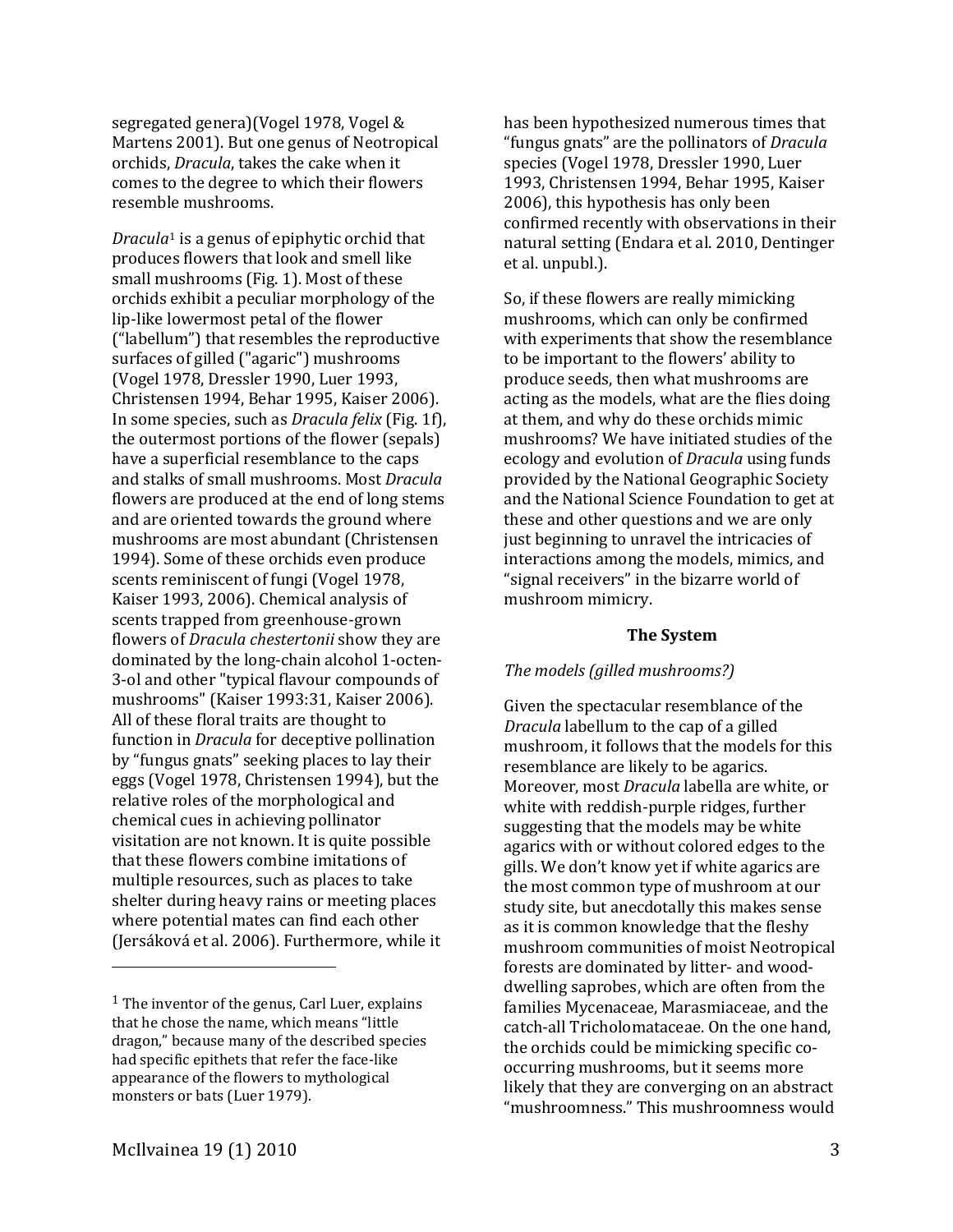be defined by the types of mushrooms most frequently encountered by the pollinators as well as by the pollinators own perception of what a mushroom is (and these are probably related). How a small fly "sees" a mushroom may be very different than how we see it, so we have to be very careful as we explore this fundamental aspect of the mimicry system. For one thing, we suspect scent plays a critical role in how the flies find mushrooms, but the look and texture of the mushroomlike labellum may be what keeps them around the flower or entices them to land. We are testing these ideas using floral manipulation experiments where we cover flowers with bags that block the visual cues but allow scents to pass through freely. If scent is the primary attractant, then flies should visit bagged flowers. In the following years, we will also employ artificial flower models that vary in sizes, colors, and textures of their various components. In addition to these field experiments, we are also collecting and analyzing fragrances from naturally cooccurring flowers and mushrooms to see if their chemical compositions are the same. Complementing our scent collections, we are using synthetic fragrances to see how well they can attract pollinating insects in the absence of flowers. All of these experiments should help us understand how important the visual versus olfactory cues are to the fungusseeking flies.

Unlike plants and animals, it is not clear if mushroom diversity is higher in tropical or temperate regions. Comprehensive studies evaluating fungal diversity in temperate versus tropical regions are lacking, even though the global estimate of fungal diversity is based on extrapolating the 6:1 ratio of fungi to plants in the British Isles to the enormous plant diversity in the tropics (Hawksworth 1991, 2001). Although there is a long list of taxonomically focused monographs and at least one attempt at a comprehensive floristic treatment for regions relevant to the cloud forests of Ecuador (e.g., Dennis 1970; Singer 1975, 1978), there are no detailed studies of the mushroom community in forests where

these orchids occur (or anywhere, really!). The superb and recent work by Thomas Læssøe and colleagues

[\(http://www.mycokey.com/Ecuador.html\)](http://www.mycokey.com/Ecuador.html) has provided a start, but all of this work is only just scratching the surface of the enormous mushroom diversity that undoubtedly exists in Ecuador and other tropical countries. In January 2008, we made about 150 collections and have begun to identify them (Fig. 2), but this tedious task is made especially difficult by the lack of previous documentation in these forests as well as our frequent encounter with undescribed species. Many more collections need to be made before we will have a good idea of what and how many species occur there, but we have done enough preliminary collecting to begin to determine which species are frequent and which commonly cooccur with the orchids, at least during a single year's sampling. The ubiquitous families Mycenaceae and Marasmiaceae are definitely among the most common and abundant in these forests.

## *The mimics (*Dracula *spp.)*

The genus *Dracula* was recognized on the basis of the distinct mushroom-like appearance of the labellum (Luer 1978). There are over 150 species of *Dracula* orchids, all of which are restricted to mountainous habitats of the Neotropics (Luer 1993). They range from southern Mexico (1 sp.) to Peru (1 sp.), and are most diverse in the Ecuadorian Andes (>40 spp.) and the western and central Colombian Andes (>60 spp., Luer, 1993). Some species of *Dracula* have widespread ranges (e.g., *D. vespertilio*, found from Nicaragua to Ecuador), while many are known only from single mountain valleys (Luer 1993). The plants grow on other plants (epiphytic) and occur only in undisturbed, old-growth cloud forests where there is ample humidity and indirect sunlight (Luer and Escobar 1988, Luer 1993).

Most species flower throughout the year with stems that successively produce single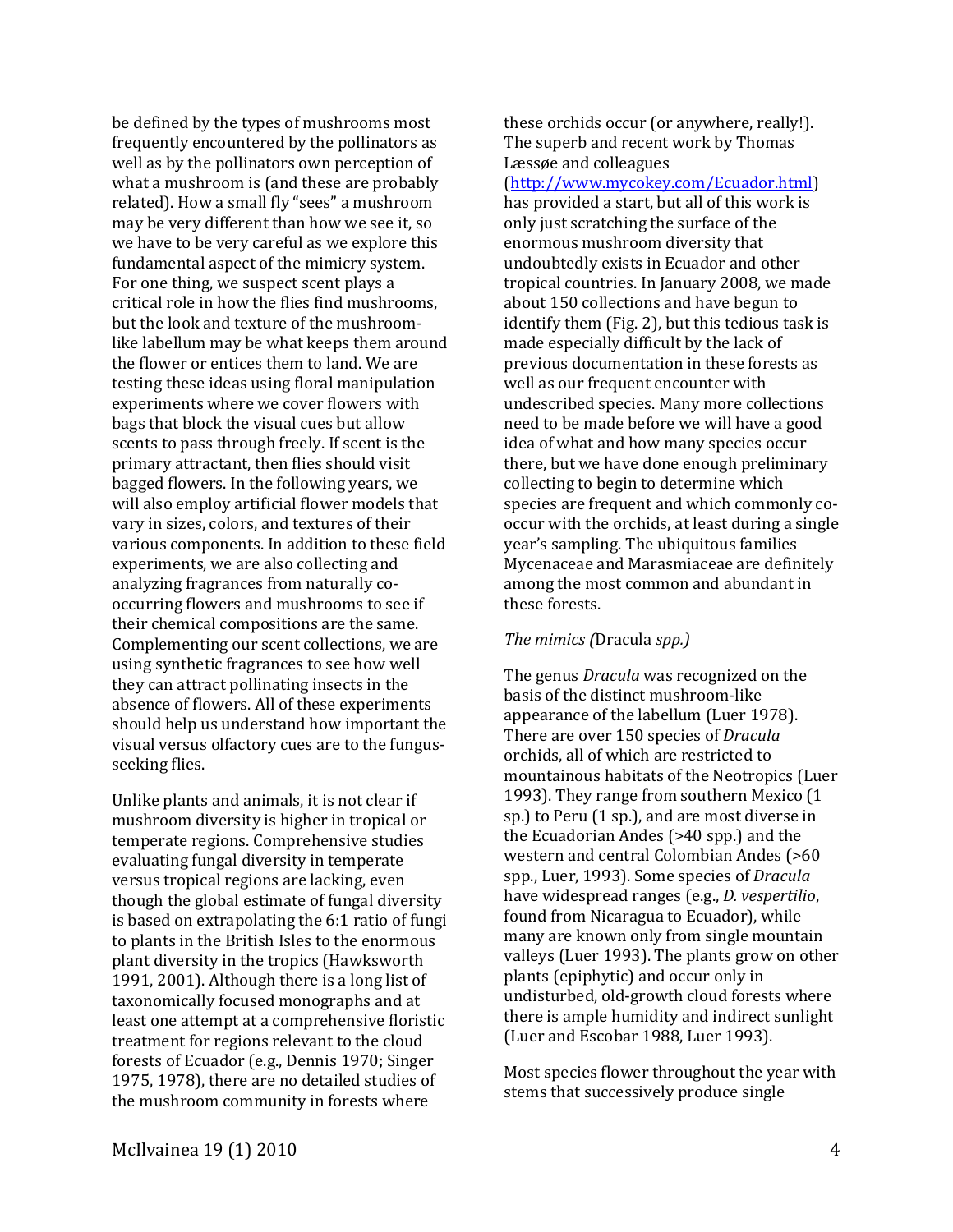flowers, but some are known to flower only once a year (Luer 1993, L. Jost, pers. comm.). At our study site (see below), at least five abundant species flower during the rainy season, particularly January through March. One of the species, *D. felix*, is extremely common, flowers abundantly, and often has many (>20) flowers present at the same time (Fig. 1a). Although *Dracula* orchids mostly grow on trunks and branches of trees, they are frequently found on downed branches and logs, or even on the ground where they have fallen.

## *The signal receivers (*Zygothrica *spp.?)*

The common visitors to four *Dracula* species in western Ecuador have been identified as flies in the genus *Zygothrica* (Diptera: Drosophilidae; L. Endara, pers. comm., Dentinger et al., unpubl.). While these small flies have been referred to as "fungus gnats" (Vogel 1978, Dressler 1990, Luer 1993, Christensen 1994, Behar 1995, Kaiser 2006, and L. Endara pers. com.), they belong to the fruit-fly family Drosophilidae, not the fungus gnat families Mycetophilidae or Sciaridae (Grimaldi and Engel 2005). We thus prefer to use the genus name instead of the inaccurate vernacular term "fungus gnat".

*Zygothrica* commonly utilize mushrooms at some stage in their life cycles (Grimaldi 1986), which is consistent with the observation that *Dracula* flowers function as visual and olfactory imitations of fungi to attract them (Kaiser 2006, Endara et al. 2010). Although the *Dracula* labellum has been interpreted as mimicking agarics, *Zygothrica* utilize several morphological "guilds" of fleshy mushrooms, including jelly fungi and pored mushrooms (Grimaldi 1986). A great deal of labellum variation occurs in *Dracula* (Luer 1993), so some species may be mimicking different types of mushrooms. This is a hypothesis we plan to test using synthetic models of orchid flowers that have different types of labella, recording the number and duration of pollinator visits to each type.

The relationship between *Zygothrica* and the mushrooms about which they aggregate is not yet clear. Few species appear to lay eggs in the mushrooms, three species have been seen grazing spores, and many utilize the mushroom caps for displaying stereotypical mating rituals (Grimaldi 1987). Thus, it seems most likely that these flies associate with mushrooms because they are used as "lekking" arenas, specific locations where males aggregate to display for sexually receptive females. Although the effects of each of these activities on the fitness of the mushrooms are unknown, using mushrooms as places to lay eggs, which is commonplace in fleshy mushrooms, may not have a negative impact if the fly larvae don't affect the mushroom's ability to produce spores, but it may also be parasitic if the larvae cause substantial damage (Corner 1972, Hackman and Meinander 1979, Bruns 1984, Hanski 1989). Grazing can be considered parasitic if all of the consumed spores are destroyed, but may also be beneficial to the fungus if some are expelled intact and the insect ends up dispersing them more widely (e.g, Lilleskov and Bruns 2005). Using mushrooms as lekking sites is unlikely to have a negative impact. Although the insect-mushroom relationship appears to range from casual (having no impact) to obligatory (parasitic/mutualistic), it is consistently intimate enough in at least some *Zygothrica* to be successfully exploited by perhaps more than 100 species of *Dracula* orchids. Could different species of *Zygothrica* utilize different types of mushrooms for lekking, thereby enabling the *Dracula* orchids to specialize on different pollinators and keep from mating with co-occurring orchid species? We are testing these ideas by using a common garden experiment where we arrange different *Dracula* species in a single location and observe pollinators to each. This allows us to eliminate the confounding effects of location on pollinator specificity. We are also observing fly behavior on both mushrooms and flowers using video cameras to document whether the behaviors are the same on both resources. Finally, we are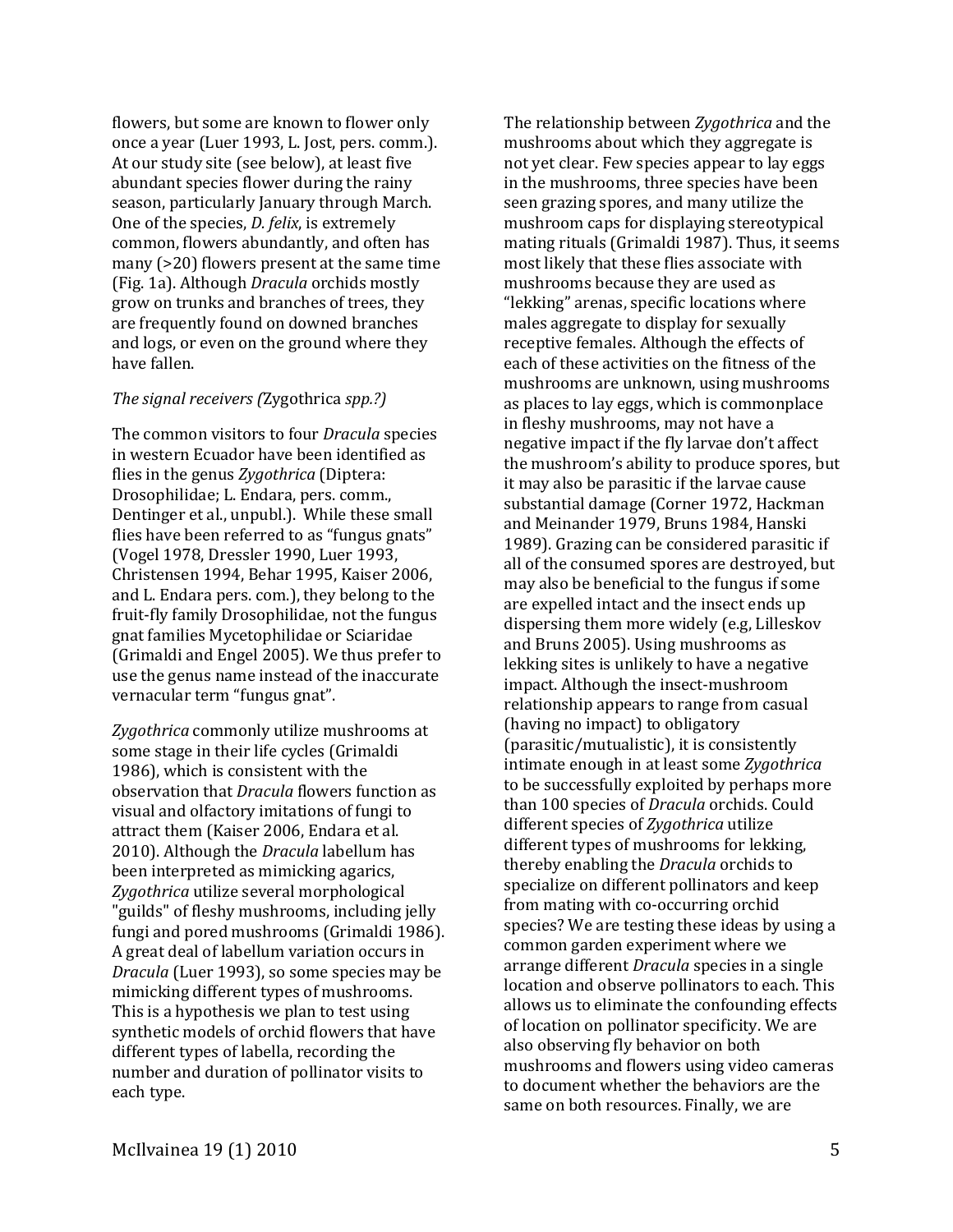collecting flies from both flowers and mushrooms to see if they are the same, and we are attempting to rear insect larvae from both mushrooms and flowers to see if the insects that lay eggs in either or both are the same as the pollinators.

## **Study Site**

Our field work takes place at a private biological reserve (Los Cedros Reserve and Research Station;

[www.reservaloscedros.org\)](http://www.reservaloscedros.org/), accessible only by mule, on the steep, muddy western slopes of the Andes Mountains in northwestern Ecuador, about 100 km as the toucan flies from Quito. The reserve encompasses 17,000 acres of rugged cloud forest (>84% untouched forest) ranging from 1000m to 2700m above sea level. The reserve serves as a buffer to the extensive Cotocachi-Cayapas Reserve in the Chocó Phyteographical Zone, well known as one of the most biodiverse regions on Earth, with an extraordinarily high level of species known only from this region. This location was chosen because of the relative ease of access (!) to a site that has high *Dracula* diversity in combination with the presence of sufficient facilities (including electricity) necessary to successfully carry out the extensive field research proposed for this project. This reserve is also dedicated to sustainable ecotourism that benefits the local indigenous community and to developing intercultural collaborations between visiting scientists and Ecuadorian students and researchers. This kind of coordination is crucial to long-term preservation of pristine habitat and promotion of productive collaborations between international research institutions.

# **Theoretical Considerations**

Floral mimicry in plants evolves through selection of floral traits by pollinators. Pollinators will reinforce the evolution of mimics that appear more and more like the model. Changes in flowers that evolve to resemble other flowers are easy to comprehend because the floral parts are the

same in the mimic and the model. For example, it's not too much of a stretch to imagine how one type of petal on one flower might change to look like another type of petal on another flower. But how does a flower become like a mushroom?

Based on the level of similarity shared between the mimic and the model, a mimic may be said to have either a "concrete" resemblance or an "abstract" resemblance to the model (Pasteur 1982). In concrete systems, the mimic imitates a single species or group of species, while in semi-abstract or abstract systems, the mimic imitates a virtual (e.g., protective eye spots on butterflies) or unidentifiable (e.g., threatening postures or colors that evoke fear) category (Pasteur 1982). In the case of fungal mimicry in *Dracula*, if the model is semi-abstract, i.e. "fleshy mushrooms," then the signal receiver must be able to respond to a diversity of signals that it may receive from all the variation produced by fleshy mushrooms. We suspect that *Dracula* orchids are not mimicking specific species of mushroom but are exploiting the innate preferences of *Zygothrica* for the most commonly encountered types of fleshy fungi in these habitats. But if this is true, then how do the various species of *Dracula* orchids that occur in the same location keep from reproducing with one another? One idea is that while the visual cues may be generalized, the fragrances are not, so that the orchids end up specializing on different pollinators because of differences in fragrances produced by both the flowers and by the mushrooms that the flies normally seek out.

There are few studies that have identified the critical factors that, to an insect, make a mushroom a mushroom (Jaenike 1978, Jaenike and Grimaldi 1983, Jaenike 1985). It is clear that different species of insect may utilize distinct parts of a mushroom or different stages of development, demonstrating the insects' discriminatory abilities (Bruns 1984, Jaenike and James 1991, Guevara and Dirzo 1999), but the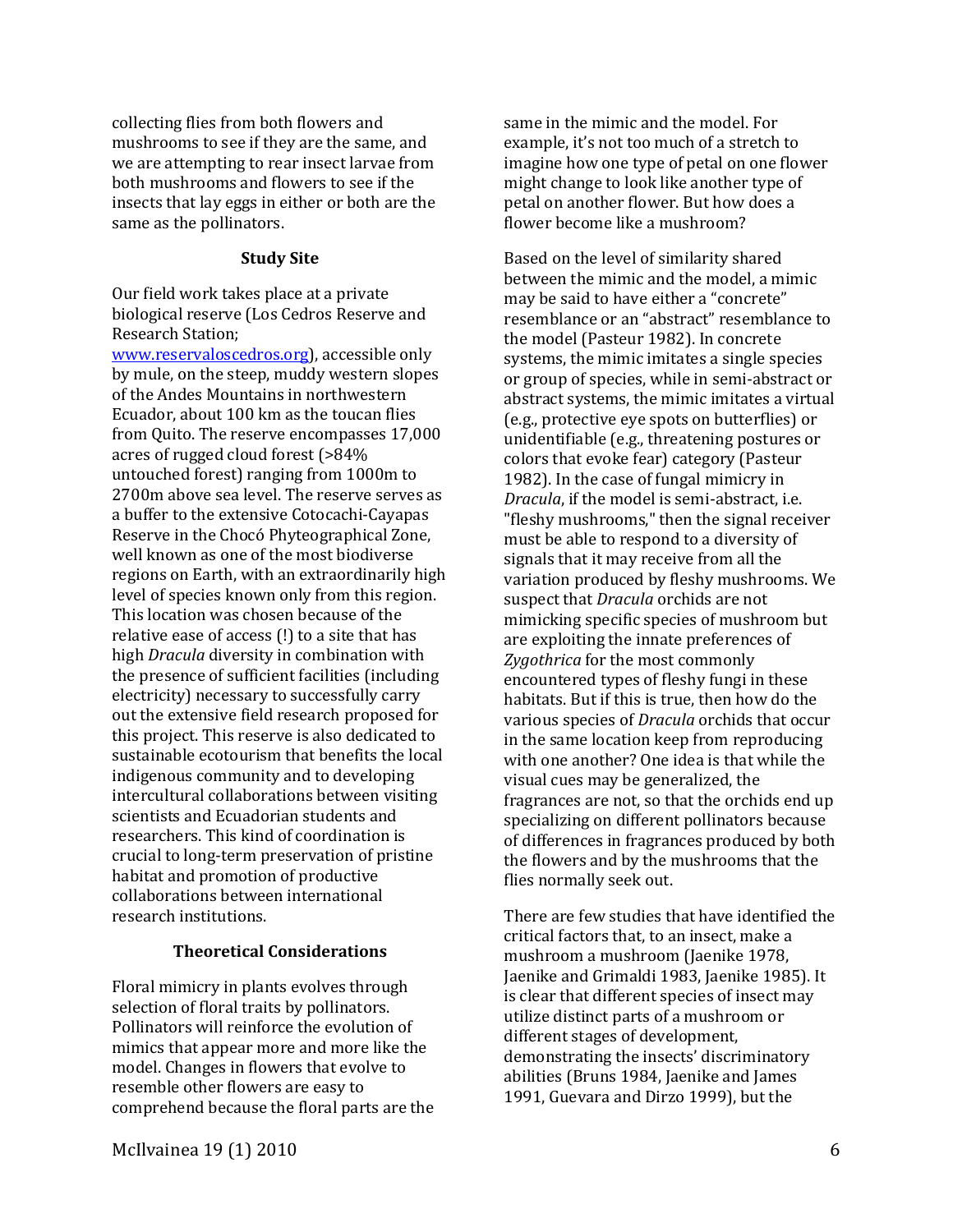relative roles of sight, scent, and touch in this discriminatory ability have not been sufficiently examined. Our research, which is attempting to elucidate the roles of these stimuli by observing fly behavior in response to each using flowers, mushrooms, and synthetic models, will reveal the signals that the insects receive from the mushrooms that, according to the flies, make mushrooms out of the flowers. That is, we will have a fly's perspective on "mushroomness." An understanding of this esoteric worldview is essential to understanding the ecology and evolution of mushroom mimicry in *Dracula*, and it is also vital if there is any hope of preserving these orchids and their cohorts in the face of impending threats to their natural environments.

## **Conservation**

Conservation of mushrooms is *sine qua non* for any effort to preserve *Dracula* orchids in their native habitats. *Dracula* orchids only occur naturally in Neotropical cloud forests and as such are threatened by habitat loss through deforestation and global climate change. Because *Dracula* flowers are delicate and extremely sensitive to changes in temperature and humidity, they are dependent on undisturbed, exceedingly wet cloud forest. As land use changes and increasingly volatile weather patterns modify the environment, the natural conditions to which *Dracula* are adapted are lost or modified in a way that may never again support them. It is not known if *Dracula* can reestablish after disturbance. However, these orchids are not known to occur in regenerating forest and it is unlikely that they will colonize new, mature habitat without human intervention. A critical feature of *Dracula* conservation is acknowledging that their survival and persistence in the wild relies on the presence of pollinating insects, which, in turn, rely on the presence of fleshy mushrooms. We do not know yet how much the orchids rely on specific mushrooms known only from these forests, or if some other kind of exotic mushroom would be

sufficient to reconstitute and maintain the mimicry, but it is likely that the mushrooms, insects, and orchids are tightly linked in a way that can only be successfully conserved by preserving the habitat in which they have evolved together. Critically, the dependence of *Dracula* on mushroom models that form the basis for this unusual mimicry highlights the need to specifically consider the conservation of mushrooms. This is perhaps the first case where the preservation of mushrooms is fundamental to the preservation of a charismatic icon of the tropical forest.

# **Conclusion**

Mimicry of mushrooms is a rare phenomenon, if it exists at all. While it seems rather obvious from looking at *Dracula* flowers that they are mimicking mushrooms, couldn't it also be merely a coincidence? Surprisingly, no one has ever tested the hypothesis of mushroom mimicry (that the resemblance to a mushroom means they produce more offspring), in this or any of the other flowering plants hypothesized to be fungal mimics. In part, it is because testing this hypothesis is exceedingly difficult: How do you determine if the resemblance is the result of greater production of offspring? One way is by determining if the mimic produces more offspring if it is mixed in with the models (Roy and Widmer 1999). The idea here is that the signal receivers are less likely to recognize a non-rewarding mimic in the context of many rewarding models because selection will favor mimics that are indistinguishable from models (but if the senses of the signal receiver are keen enough, the *opposite* may be true if the mimicry isn't perfect). We are attempting to execute this test by manipulating the presence and absence of mushrooms around orchids and looking for changes in pollinator visitation, but this kind of manipulation is proving to be difficult because of challenges with establishing "model free" areas in natural habitat as well as the unpredictable nature of fly visitation – sometimes they are abundant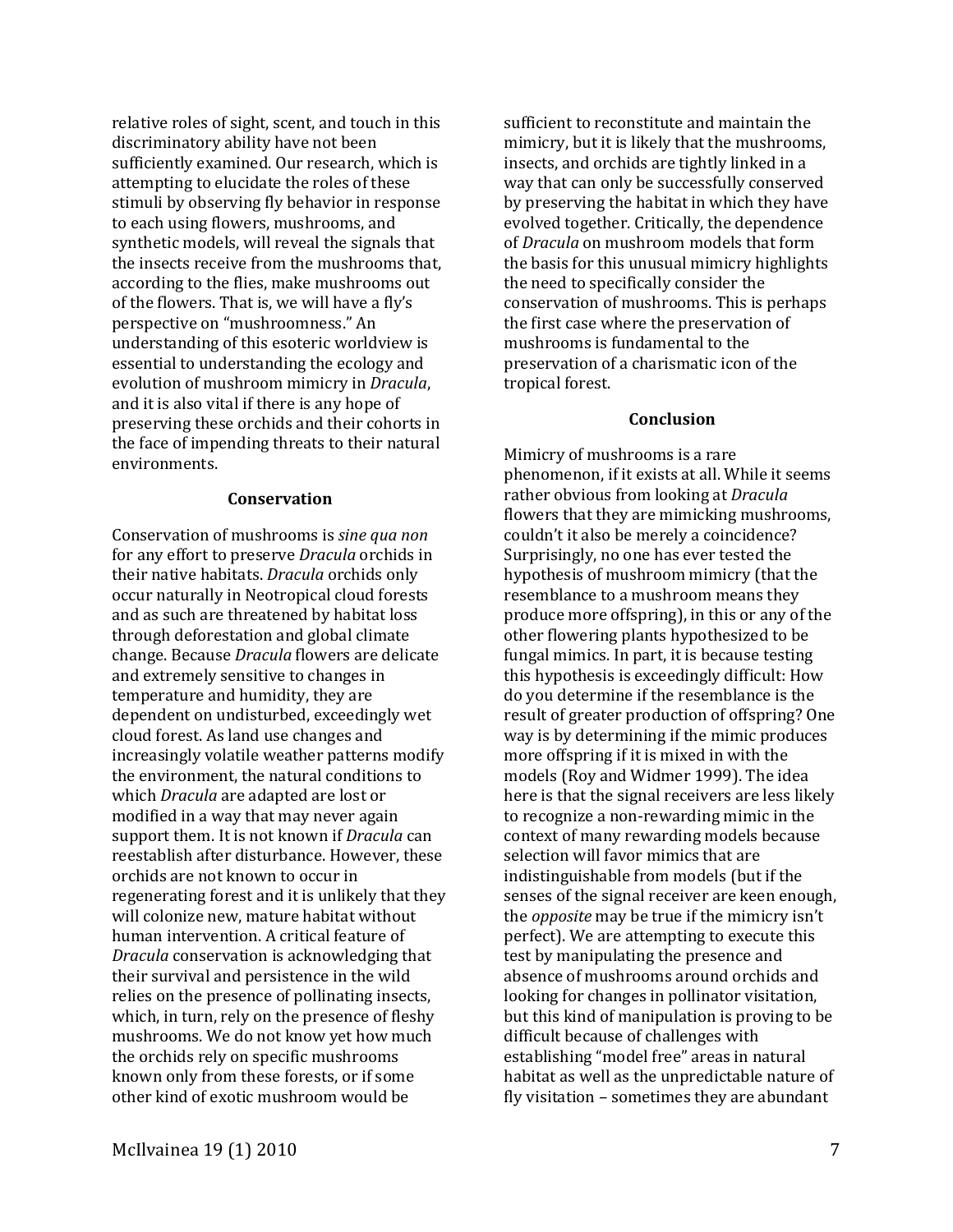and sometimes they are not. There are also logical conditions that must be met if it is true mimicry: The mimics and models must overlap in space and time and for long enough for the resemblance to evolve, the signal receivers must visit both the mimics and models, and the mimics must require visitation for reproduction (Roy and Widmer 1999). Some anecdotal evidence satisfies some of these requisite circumstances for *Dracula*, but it remains to be demonstrated that these orchids are truly mimicking mushrooms. And if it turns out they are not true mimics, then probably none of the other putative mushroom-resembling plants are, either. But given the spectacular resemblance of *Dracula* flowers in appearance, fragrance, timing, and location to mushrooms, as well as the empirical observation that they are pollinated by fungus-seeking flies (Endara et al. 2010, Dentinger et al. unpubl.), we suspect that these orchids really do smell as sweet as mushrooms, at least to a fly.

#### **Acknowledgments**

Fieldwork would not have been possible without the help of Tobias Policha, Thomas S. Jenkinson, Rocío Manobanda, Daniel Manrique, and Jose DeCoux and the volunteers at Reserva Los Cedros in January and February 2008. We also thank David Neill, Aída Alvarez, and staff at Hebario Nacional del Ecuador for help obtaining permits. Lorena Endara and Rob Raguso have given invaluable input throughout the early stages of this project. B. T. M. Dentinger is especially grateful to the North American Mycological Association and the Mycological Society of America for a NAMA Fellowship he received in 2006. This work is supported by grants from the National Geographic Society (#8317-07) and the National Science Foundation (DEB-0841613) to B. A. Roy and B. T. M. Dentinger.

## **Literature Cited**

- Ackerman, J. D. 1986. Mechanisms and evolution of food-deceptive pollination systems in orchids. *Lindleyana* 1:108-113.
- Anderson, B., S. D. Johnson, and C. Carbutt. 2005. Exploitation of a specialized mutualism by a deceptive orchid. *American Journal of Botany* 92:1342-1349.
- Bates, H. W. 1862. Contributions to the insect fauna of the Amazon Valley. Lepidoptera: Heliconidae. *Transactions of the Linnean Society of London* 23:495-566.
- Behar, H. W. 1995. Evolution and orchids. American Orchid Society Bulletin 64:1326- 1332.
- Bierzychudek, P. 1981. *Asclepias*, *Lantana*, and *Epidendrum*: a floral mimicry complex? *Biotropica* 13:54-58.
- Blanco, M. A., and G. Barboza. 2005. Pseudocopulatory pollination in *Lepanthes* (Orchidaceae: Pleurothallidinae) by fungus gnats. *Annals of Botany* 95:763-772.
- Bronstein, J. L. 2001. The exploitation of mutualisms. *Ecology Letters* 4:277-287.
- Bruns, T. D. 1984. Insect mycophagy in the Boletales: fungivore diversity and the mushroom habitat. Pages 91-129 in Q. Wheeler and M. Blackwell, editors. *Fungusinsect relationships: perspectives in ecology and evolution*. Columbia University Press, New York.
- Christensen, D. E. 1994. Fly pollination in the Orchidaceae. Pages 415-454 in J. Arditti, editor. *Orchid Biology: Reviews and perspectives*, VI. John Wiley & Sons, New York.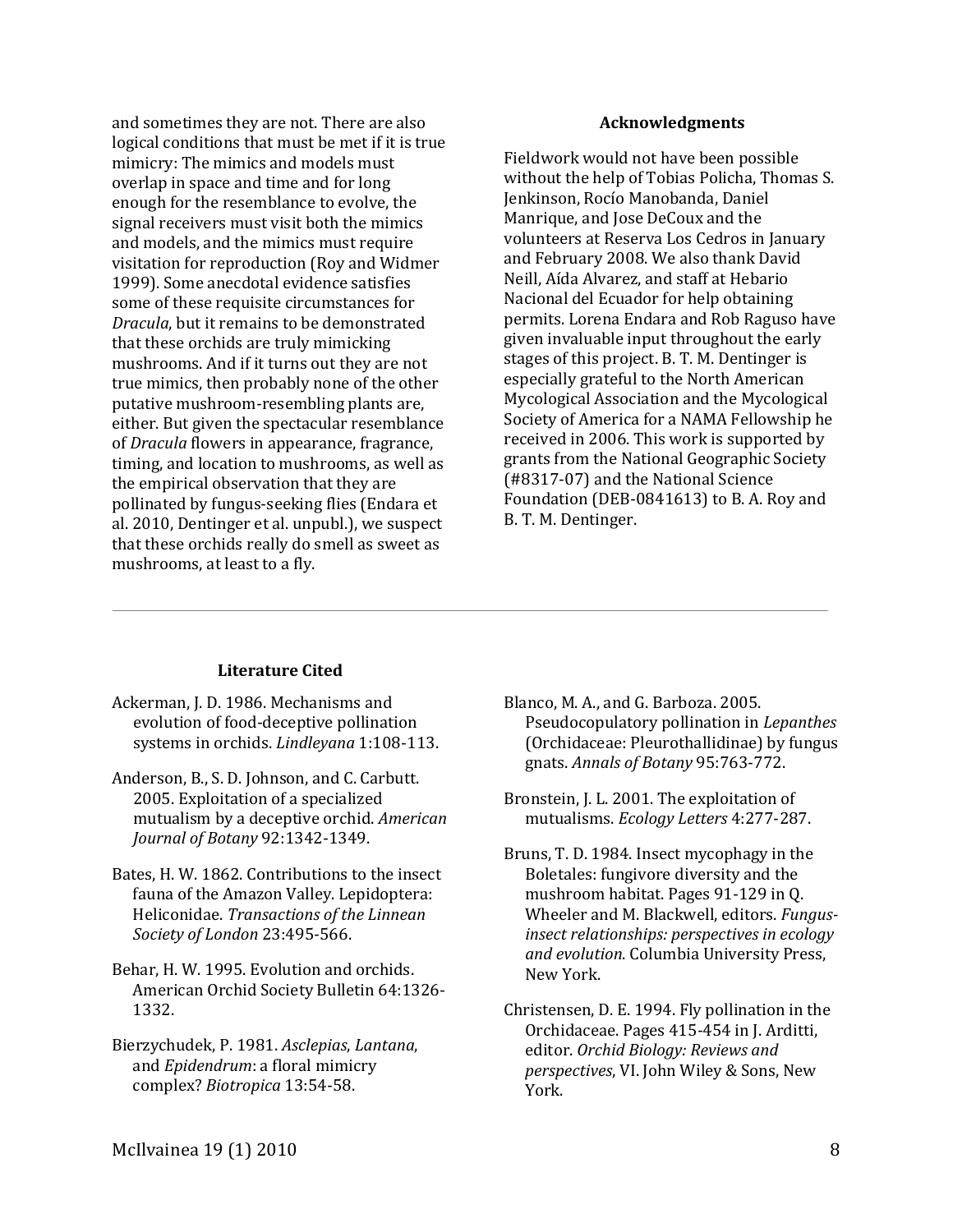Corner, E. J. H. 1972. *Boletus in Malaysia*. Singapore Botanic Gardens, Singapore.

Cozzolino, S., and A. Widmer. 2005. The evolutionary basis of reproductive isolation in Mediterranean orchids. *Taxon* 54:977-985.

Dafni, A. 1984. Mimicry and deception in pollination. *Annual Review of Ecology and Systematics* 15:259-278.

Dafni, A., and D. M. Calder. 1987. Pollination by deceit and floral mimesis in *Thelymitra antennifera* (Orchidaceae). *Plant Systematics and Evolution* 158:11-22.

Dafni, A., and Y. Ivri. 1981. Floral mimicry between *Orchis israelitica* Baumann (Orchidaceae) and *Bellevalia flexuosa* Boiss. (Liliaceae). *Oecologia* 49:229-232.

Darwin, C. 1859. *On the origin of species by means of natural selection*. John Murray, London.

Darwin, C. 1959. Letter to H. W. Bates, dated Nov. 20, 1862. In: *Life and Letters of Charles Darwin*. Vol. II. Darwin, F. ed. Basic Books, Inc., New York. p183-185.

Dennis, R. W. G. 1970. *Fungus flora of Venezuela and adjacent countries*. Kew Bulletin Additional Series 3, HMSO, London.

Dressler, R. L. 1990. *The Orchids: Natural History and Classification*. Harvard University Press. Cambridge, MA. 332p.

Endara, L., D. A. Grimaldi, and B. A. Roy. 2010. Lord of the Flies: Pollination of Dracula orchids. *Lankesteriana* 10(1):1-12.

Erhardt, A. 1993. Pollination of the edelweiss, *Leontopodium alpinum*. *Biological Journal of the Linnean Society* 111:229-240.

Fisher, R.A. 1930. *The genetical theory of natural selection*. The Clarendon Press, Oxford. 272p.

Futuyma, D.J. 1998. *Evolutionary Biology*. 3rd ed., Sinauer Associates, Inc. Sunderland, MA.

Galizia, C. G., J. Kunze, A. Gumbert, A.-K. Borg-Karlson, S. Sachse, C. Markl, and R. Menzel. 2004. Relationship of visual and olfactory signal parameters in a food-deceptive flower mimicry system. *Behavioral Ecology* 16:159-168.

Gigord, L. D. B, M.R. Macnair, M. Stritesky, and A. Smithson. 2002. The potential for floral mimicry in rewardless orchids: an experimental study. *Proceedings of the Royal Society of London, Series B* 269:1389- 1395.

Gilbert, L.E. 1983. Coevolution and mimicry. In *Coevolution*, D.J. Futuyma and M. Slatkin, eds. Sinauer, Sunderland, MA. 555p.

Grimaldi, D. A. 1986. *Systematics and biology of the large tropical genus of fruit flies*, Zygothrica *(Diptera: Drosophilidae)*. Dissertation. Cornell University, Ithaca.

Grimaldi, D. A. 1987. Phylogenetics and taxonomy of *Zygothrica* (Diptera, Drosphilidae). *Bulletin of the American Museum of Natural History* 186:107-268.

Grimaldi, D., and M. S. Engel. 2005. *Evolution of the Insects*. Cambridge University Press, Cambridge.

Guevara, R., and R. Dirzo. 1999. Consumption of macro-fungi by invertebrates in a Mexican tropical cloud forest: do fruit body characteristics matter? *Journal of Tropical Ecology* 15:603-617.

Hackman, W., and M. Meinander. 1979. Diptera feeding as larvae on macrofungi in Finland. *Annales Zoologici Fennici* 16:50- 83.

Hanski, I. 1989. Fungivory: Fungi, insects and ecology. Pages 25-68 in N. Wilding, N. M. Collins, P. M. Harmond, and J. F. Webber, editors. *Insect-Fungus Interactions*. Academic Press, San Diego.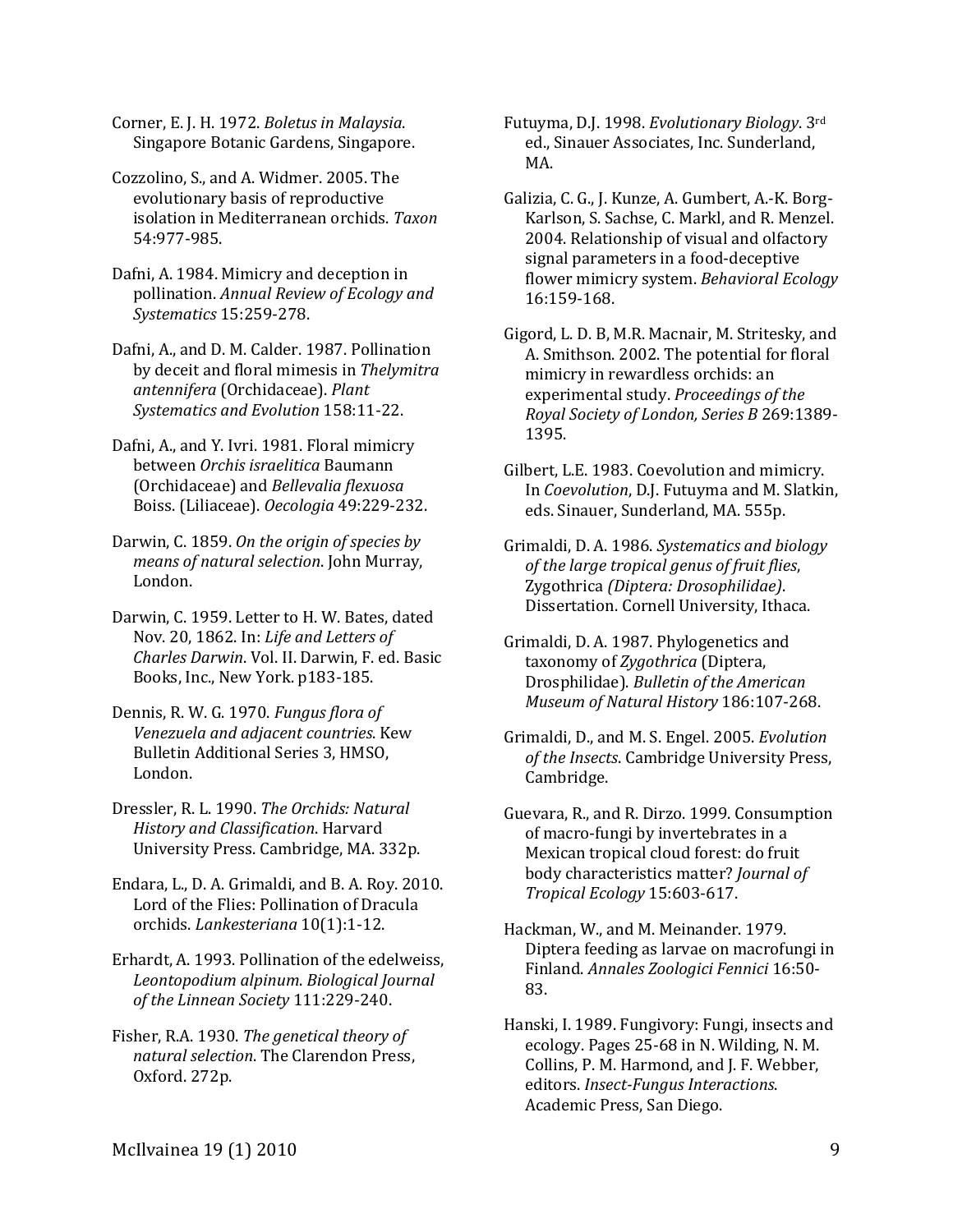Hawksworth, D.L. 1991. The fungal dimension of biodiversity: magnitude, significance, and conservation. *Mycological Research* 95:641-655.

- Hawksworth, D.L. 2001. The magnitude of fungal diversity: the 1.5 million species estimate revisited. *Mycological Research* 105:1422-1432.
- Jaenike, J. 1978. Host selection by mycophagous *Drosophila*. *Ecology* 59:1286-1288.
- Jaenike, J. 1985. Genetics and environmental determinants of food preference in *Drosophila tripunctata*. *Evolution* 39:362- 369.
- Jaenike, J., and A. C. James. 1991. Aggregation and the coexistence of mycophagous *Drosophila*. *Journal of Animal Ecology*  60:913-928.

Jaenike, J., and D. Grimaldi. 1983. Genetic variation for host preference within and among populations of *Drosophila tripunctata*. *Evolution* 37:1023-1033.

- Janzen, D. H. 1977. Promising directions of study in tropical animal-plant interactions. *Annals of the Missouri Botanical Garden* 64(4):706-736.
- Jersáková, J., S. D. Johnson, and P. Kindlmann. 2006. Mechanisms and evolution of deceptive pollination in orchids. *Biological Reviews* 81:219-235.
- Johnson, S. D. 1994. Evidence for Batesian mimicry in a butterfly-pollinated orchid. *Biological Journal of the Linnean Society* 53:91-104.

Johnson, S. D. 2000. Batesian mimicry in the non-rewarding orchid *Disa pulchra*, and its consequences for pollinator behaviour. *Biological Journal of the Linnean Society* 53:91-94.

Johnson, S. D., R. Alexandersson, and H. P. Linder. 2003. Experimental and

phylogenetic evidence for floral mimicry in a guild of fly-pollinated plants. *Biological Journal of the Linnean Society* 80:289-304.

- Kaiser, R. 1993. *The Scent of Orchids: Olfactory and Chemical Investigations*. Elsevier Science Publishers. Amsterdam, The Netherlands. 259p.
- Kaiser, R. 2006. Flowers and fungi use scents to mimic each other. *Science* 311:806-807.
- Kearns, C. A., and D. W. Inouye. 1993. Pistilpacking flies. *Natural History*:31-37.

Kearns, C. A., and D. W. Inouye. 1994. Fly pollination of *Linum lewisii* (Linaceae). *American Journal of Botany* 81:1091-1095.

Larson, B. M. H., P. G. Kevan, and D. W. Inouye. 2001. Flies and flowers: taxonomic diversity of anthophiles and pollinators. *Canadian Entomologist* 133:439-465.

- Ledford, H. 2007. The flower of seduction. *Nature* 445:816-817.
- Lilleskov, E. A., and T. D. Bruns. 2005. Spore dispersal of a resupinate ecotmycorrhizal fungus, *Tomentella sublilacina*, via soil food webs. *Mycologia* 97:762-769.
- Luer, C. A. 1978. *Dracula*, a new genus in the Pleurothallidinae. *Selbyana* 2:190-198.
- Luer, C. A. 1979. The genus *Dracula*. *American Orchid Society Bulletin* 48:702-709.
- Luer, C. A. 1993. *Icones Pleurothallidinarum X. Systematics of* Dracula *(Orchidaceae)*. Monographs in Systematic Botany vol. 46. Missouri Botanical Garden, St. Louis, MO. 244p.
- Luer, C. A., and R. Escobar. 1988. *Thesaurus Dracularum: A monograph of the genus* Dracula. Missouri Botanical Garden, St. Louis.
- Pasteur, G. 1982. A classificatory review of mimicry systems. *Annual Review of Ecology and Systematics* 13:169-199.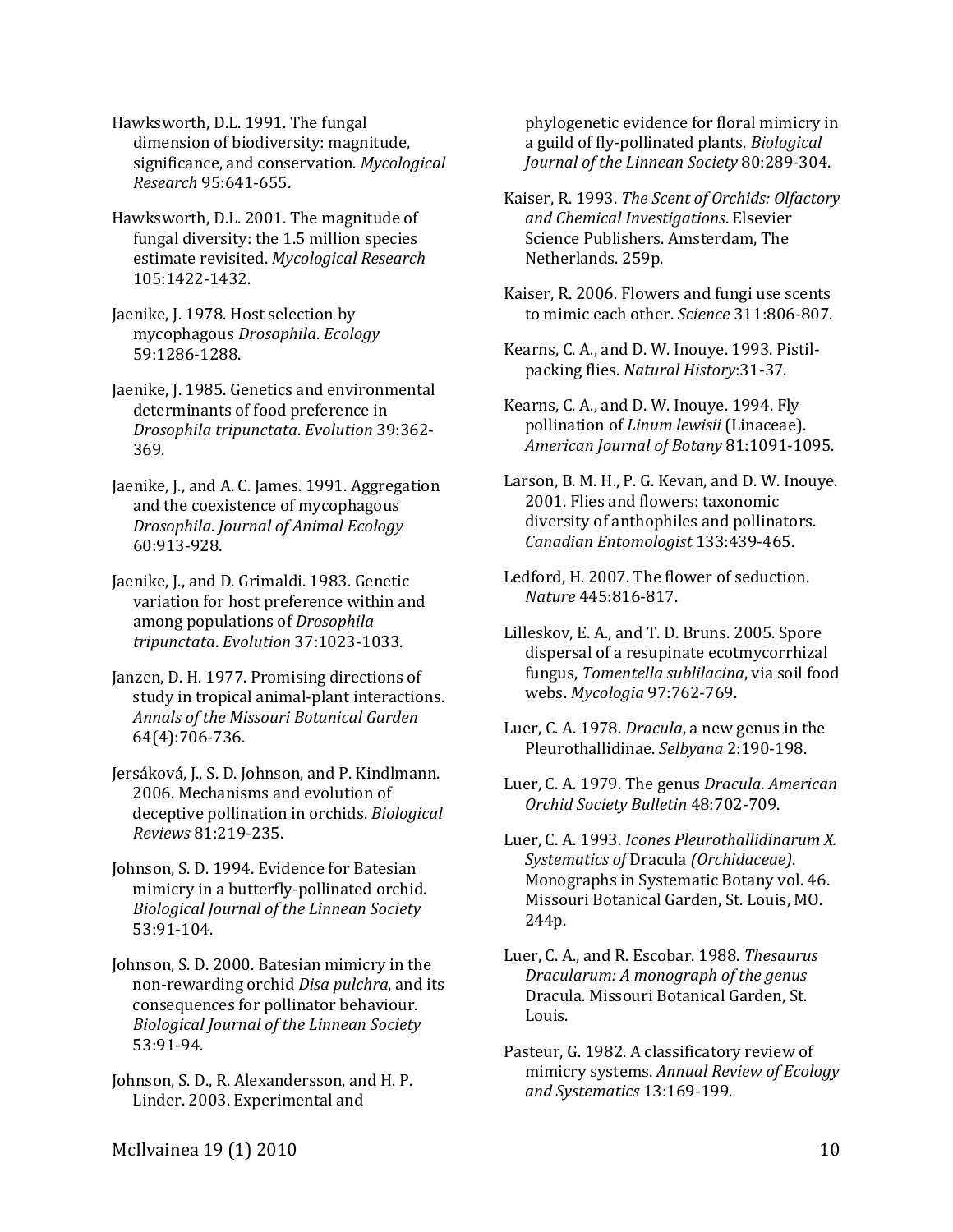Pfunder, M., and B. A. Roy. 2000. Pollinatormediated interactions between a pathogenic fungus, *Uromyces pisi* (Pucciniaceae) and its host plant, *Euphorbia cyparissias* (Euphorbiaceae). *American Journal of Botany* 87:48-55.

Pough, F. H. 1988. Mimicry and vertebrates: are the rules different? Page 127 in L. P. Brower, editor. *Mimicry and the evolutionary process*. University of Chicago Press, Chicago.

Poulton, E. B. 1890. *The colours of animals, their meaning and use, especially considered in the case of insects*. K. Paul, Trench, Trübner & Co., London. 360p.

Pridgeon, A. M., R. Solano, and M. W. Chase. 2001. Phylogenetic relationships in Pleurothallidinae (Orchidaceae): combined evidence from nuclear and plastid DNA sequences. *American Journal of Botany* 88:2286-2308.

Raguso, R. A., and B. A. Roy. 1998. "Floral" scent production by *Puccinia* rust fungi that mimic flowers. *Molecular Ecology* 7:1127-1136.

Roy, B. A. 1993. Floral mimicry by a plant pathogen. *Nature* 362:56-58.

Roy, B. A., and A. Widmer. 1999. Floral mimicry: a fascinating yet poorly understood phenomenon. *Trends in Plant Science* 4:325-330.

Roy, B. A., and R. Raguso. 1997. Olfactory versus visual cues in a floral mimicry system. *Oecologia* 109:414-426.

Singer, R. 1975. Interesting and new species of Basidiomycetes from Ecuador. *Beihefte zur Nova Hedwigia* 51: 239-246.

Singer, R. 1978. Interesting and new species of Basidiomycetes from Ecuador II. *Nova Hedwigia* 29(1-2): 1-98.

van der Pijl, L. and C.H. Dodson. 1966. *Orchid Flowers: Their Pollination and Evolution*. The Fairchild Tropical Garden and University of Miami Press, Coral Gables, FL. 214p.

Vane-Wright, R. I. 1980. On the definition of mimicry. *Biological Journal of the Linnean Society* 13:1-6.

Vogel, S. 1978. Pilzmückenblumen als Pilzmimeten. *Flora* (Germany) 167:329- 398.

Wallace, A. R. 1870. *Contributions to the Theory of Natural Selection: A Series of Essays*. Macmillan & Co., London. 384p.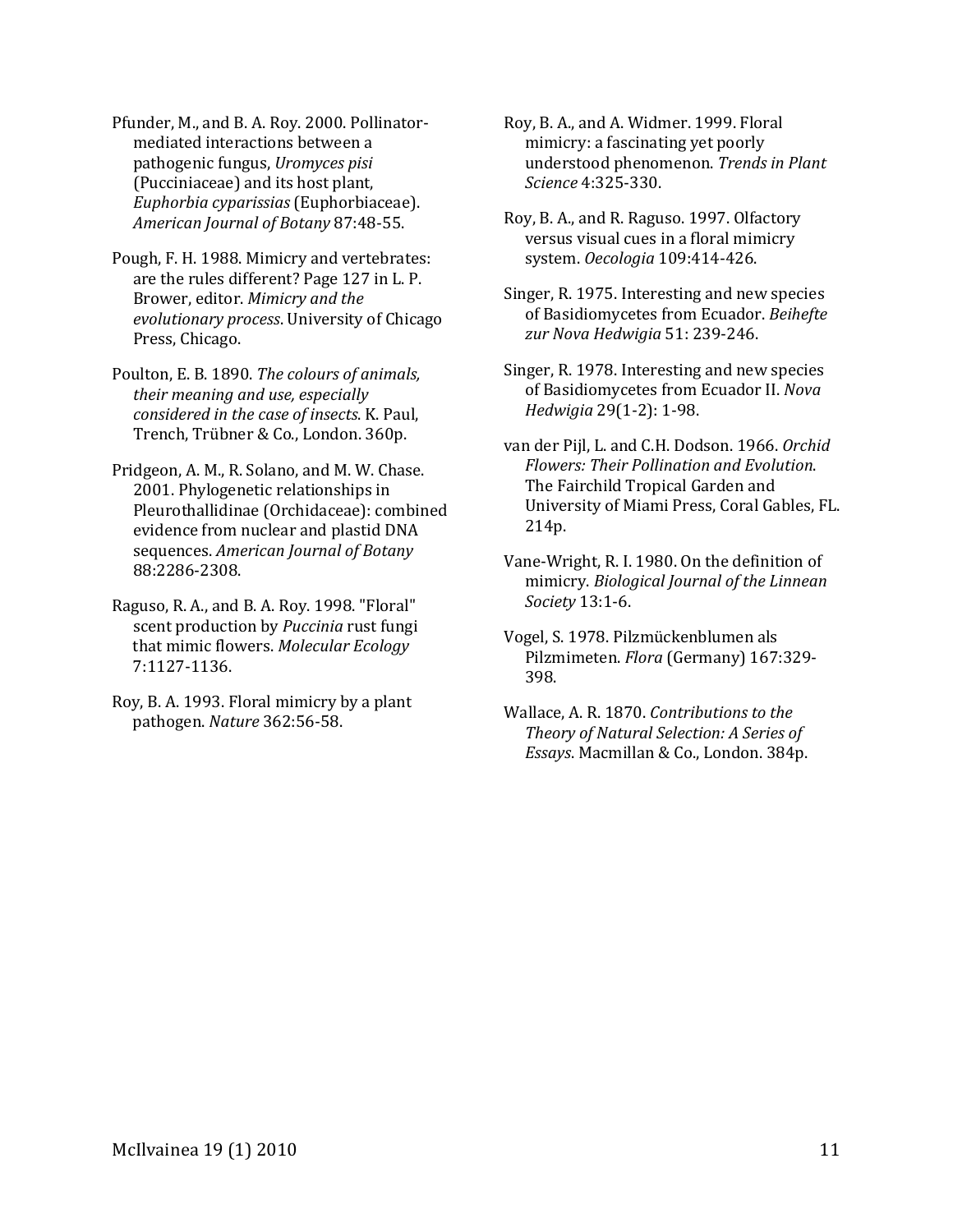

**Figure 1**. Examples of *Dracula* orchids*.* A) *D. bella* (labellum), B) *D. carleuri*, C) *D. vespertilio*, D) *D. chestertonii*, E) *D. orientalis*, F) *D. felix*, G) *D. roezlii*, H) *D. inaequalis*. Scale bar is 10 mm and approximate based on published dimensions. All photos by Bryn Dentinger.